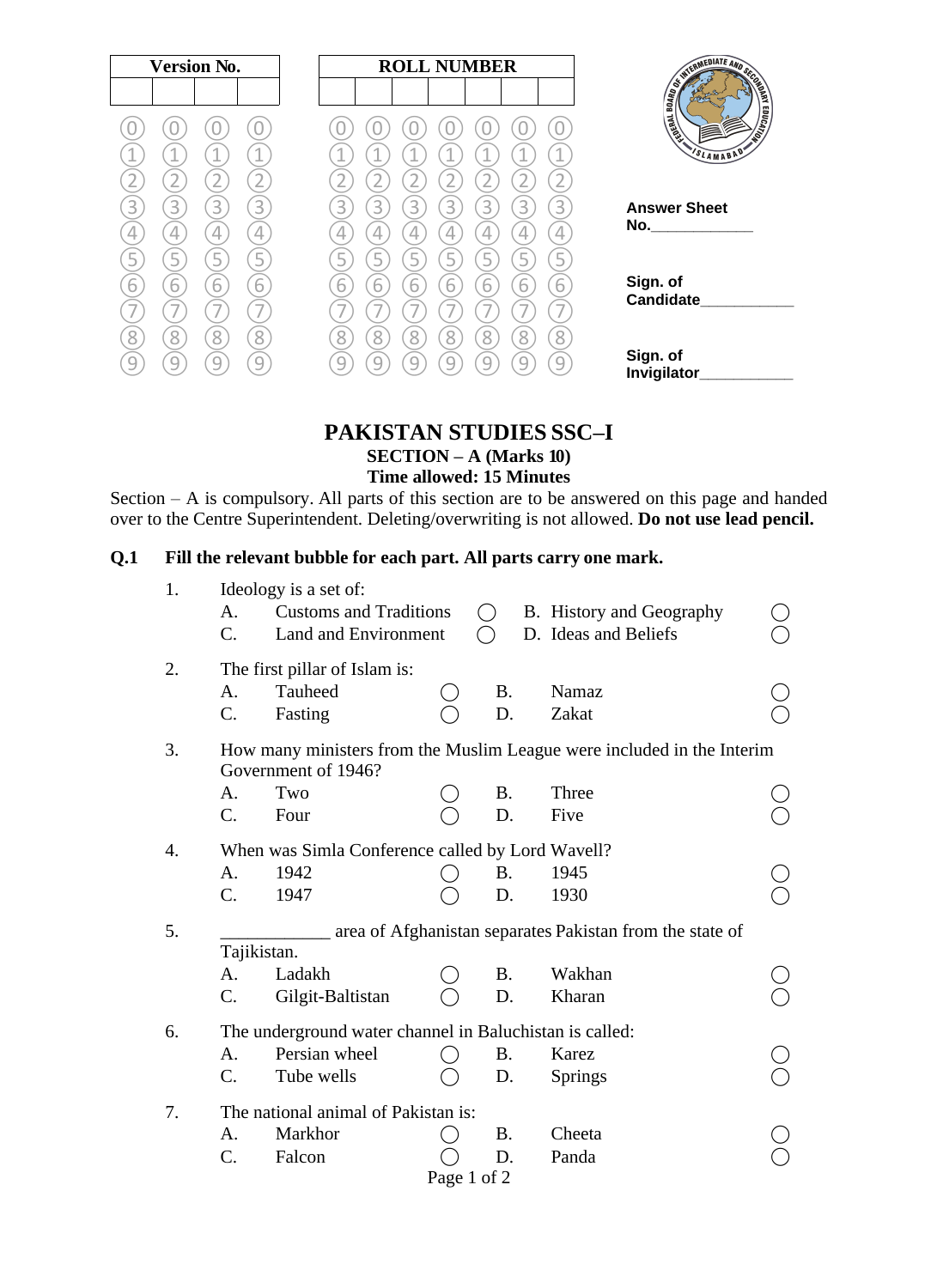| 8.  |                | Six points formula was presented by:   |  |           |                                                                                 |  |  |  |
|-----|----------------|----------------------------------------|--|-----------|---------------------------------------------------------------------------------|--|--|--|
|     | А.             | Mujeeb-ur-Rehman                       |  | <b>B.</b> | Zulfiqar Ali Bhutto                                                             |  |  |  |
|     | $\mathbf{C}$ . | Maulana Bhashani                       |  | D.        | Yahya Khan                                                                      |  |  |  |
| 9.  |                |                                        |  |           | The electoral college for the election of President during Ayub Khan's era was: |  |  |  |
|     | A.             | <b>Members of National Assembly</b>    |  |           |                                                                                 |  |  |  |
|     | B.             | Members of Provincial Assembly         |  |           |                                                                                 |  |  |  |
|     | C.             | <b>Basic Democracies members</b>       |  |           |                                                                                 |  |  |  |
|     | D.             | Every adult citizen of Pakistan        |  |           |                                                                                 |  |  |  |
| 10. |                | The Boundary Commission was headed by: |  |           |                                                                                 |  |  |  |
|     |                | <b>Stafford Cripps</b>                 |  | В.        | Lord Wavell                                                                     |  |  |  |

| Stationu Cripps |  | LUIU WAVUI     |  |
|-----------------|--|----------------|--|
| Cyril Radcliffe |  | A.V. Alexander |  |

 $\overline{\phantom{a}}$  , where  $\overline{\phantom{a}}$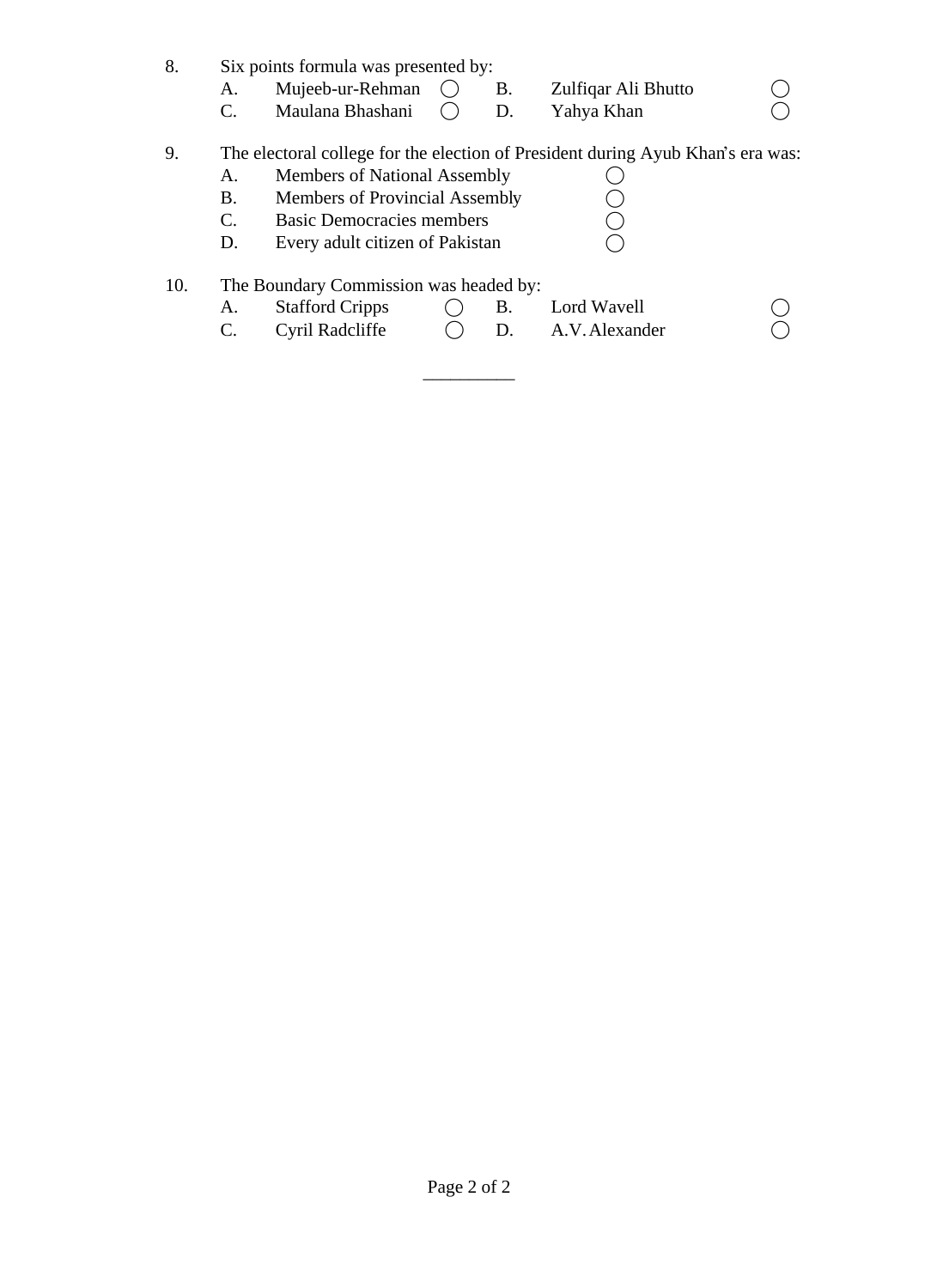

Federal Board SSC-I Examination Pakistan Studies Model Question Paper (Curriculum 2006)

## Time allowed: 2.15 hours Total Marks: 40

Note: Answer any eight parts from Section 'B' and attempt any two questions from Section 'C' on the separately provided answer book. Write your answers neatly and legibly.

# **SECTION – B** (Marks 24)

**Q.2** Attempt any **EIGHT** parts from the following. All parts carry equal marks.

 $(8 \times 3 = 24)$ 

- i. What are the basic sources of Pakistan's Ideology?
- ii. What is meant by Two Nation Theory?
- iii. Identify the administrative problems faced by Pakistan at the time of partition.
- iv. Describe the division of physical features of Pakistan.
- v. Write down the exact location of Pakistan according to longitude and latitude.
- vi. What was the basic conflict in the Jinnah-Gandhi talk?
- vii. What is the importance of Objectives Resolution in the constitutional history of Pakistan?
- viii. State any three Islamic Provisions of 1956 Constitution.
- ix. Into how many climatic regions Pakistan is divided?
- x. What are the basic reasons of water logging and salinity?
- xi. Write down any three important points of the comparison between the Cripps Offer and Cabinet Mission Plan.

### **SECTION – C(Marks 16)**

|            | <b>Note:</b> Attempt any <b>TWO</b> questions. All questions carry equal marks.<br>$(2 \times 8 = 16)$ |     |
|------------|--------------------------------------------------------------------------------------------------------|-----|
| <b>O.3</b> | Explain the Ideology of Pakistan in the light of the Quaid-e-Azam's statements. (8)                    |     |
| O.4        | Describe the pattern of drainage system of Pakistan.                                                   | (8) |
| O.5        | Compare and contrast the Constitutions of 1956 and 1962.                                               | (8) |

**\* \* \* \* \***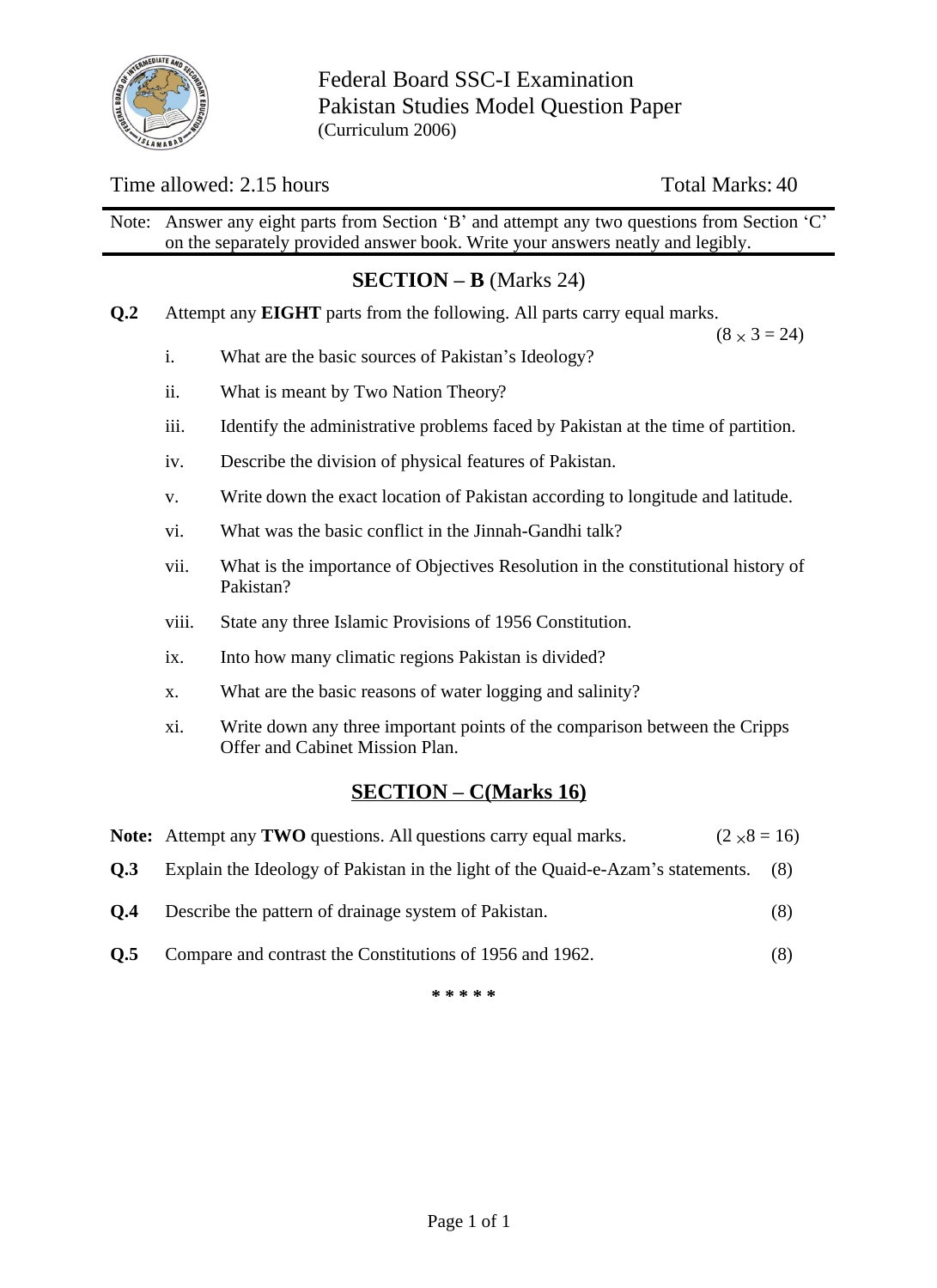# **PAKISTAN STUDIESSSC-I**

#### Students Learning Outcomes Alignment Chart (Curriculum 2006)

| <b>Section</b> | Q#      | <b>Contents</b>                           | <b>Learning Outcomes</b>                |  |  |  |
|----------------|---------|-------------------------------------------|-----------------------------------------|--|--|--|
| $\mathbf A$    | $1-1$   | 1.1: Definition, sources and significance | • Define the term ideology.             |  |  |  |
|                |         | of ideology                               |                                         |  |  |  |
|                |         |                                           |                                         |  |  |  |
|                | (2)     | 1.2: Basis of Pakistan Ideology with      | Explain the ideology of Pakistan with   |  |  |  |
|                |         | particular reference to the basic values  | reference to the basic values of Islam, |  |  |  |
|                |         | of Islam and economic deprivation of      | and socio-cultural milieu of Muslim     |  |  |  |
|                |         | Muslims in India                          | India.                                  |  |  |  |
|                | (3)     | 2.1: Pakistan Movement 1940-47            | Discuss the role of Interim             |  |  |  |
|                |         | * Interim Government 1946-1947            | Government in advancing the             |  |  |  |
|                |         |                                           | Pakistan cause.                         |  |  |  |
|                | (4)     | 2.1: Pakistan Movement 1940-47            | State the key features of the first     |  |  |  |
|                |         | * Simla Conference (1945)                 | Simla Conference (1945).                |  |  |  |
|                | (5)     | 3.1: Location                             | Identify the location of Pakistan with  |  |  |  |
|                |         |                                           | reference to latitudes and longitudes   |  |  |  |
|                |         |                                           | and in respects of its neighbours.      |  |  |  |
|                | (6)     | 3.2: Geographical Features                | Describe the pattern of drainage        |  |  |  |
|                |         | * Glaciers and Drainage System            | system of Pakistan.                     |  |  |  |
|                | (7)     | 3.3: Natural Vegetation and               | Identify the wild life of Pakistan and  |  |  |  |
|                |         | Wildlife                                  | their habitat.                          |  |  |  |
|                |         | * Wildlife                                |                                         |  |  |  |
|                | (8)     | 4.3: Yahya Khan Regime, 1969 - 71         | Discuss the causes of separation of     |  |  |  |
|                |         | * Separation of East Pakistan and         | East-Pakistan.                          |  |  |  |
|                |         | <b>Emergence of Bangladesh</b>            |                                         |  |  |  |
|                | (9)     | 4.2: Ayub Khan Era, 1958-1969             | Comprehend the main features of         |  |  |  |
|                |         | * B.D. system                             | Basic Democracies and their             |  |  |  |
|                |         |                                           | implications.                           |  |  |  |
|                | (10)    | 4.1: Consolidation of the state and       | Narrate the early problems with         |  |  |  |
|                |         | search for a constitution, 1947-58        | particular emphasis on Economic,        |  |  |  |
|                |         | * Early problems                          | Geo-political, Refugee, State and       |  |  |  |
|                |         |                                           | administrative problems.                |  |  |  |
| B              | $2-i$ . | 1.1: Definition, sources and significance | Identify the major sources of Pakistan  |  |  |  |
|                |         | of ideology                               | Ideology                                |  |  |  |
|                |         |                                           |                                         |  |  |  |
|                | ii.     | 1.3: Two nation theory origin and         | Trace the origin and evolution of Two   |  |  |  |
|                |         | explication                               | Nation theory with specific reference   |  |  |  |
|                |         |                                           | to economic and social deprivation of   |  |  |  |
|                |         |                                           | Muslims in India                        |  |  |  |
|                | iii.    | 4.1: Consolidation of the state and       | Narrate the early problems with         |  |  |  |
|                |         | search for a constitution                 | particular emphasis on Economic,        |  |  |  |
|                |         | * Early problems                          | Geo-political, Refugee, State and       |  |  |  |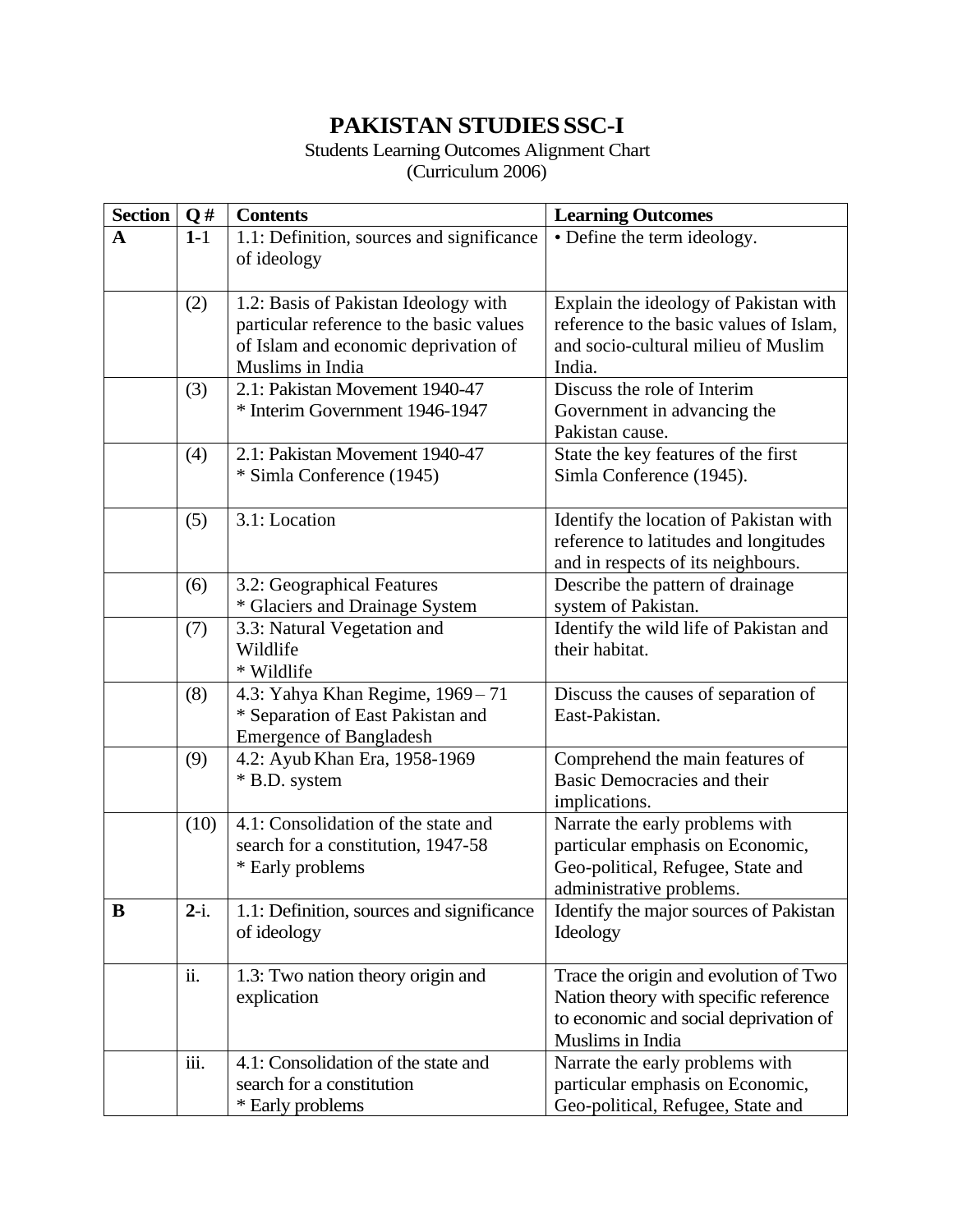|             |                         |                                      | administrative problems.                |
|-------------|-------------------------|--------------------------------------|-----------------------------------------|
|             | iv.                     | 3.2: Geographical features           | Describe the major landform features    |
|             |                         | * Landforms                          | of Pakistan                             |
|             |                         |                                      |                                         |
|             | V.                      | 3.1: Location                        | Identify the location of Pakistan with  |
|             |                         |                                      | reference to latitudes and longitudes   |
|             |                         |                                      | and in respects of its neighbours.      |
|             | vi.                     | 2.1: Pakistan Movement (1940-47)     | Discuss the Congress alternative to     |
|             |                         | * Jinnah-Gandhi talks (1944)         | Pakistan: C.R. Formula and Jinnah-      |
|             |                         |                                      | Gandhi talks.                           |
|             | vii.                    | 4.1: Consolidation of the state and  | Explain the major features of           |
|             |                         | search for a constitution, 1947-58   | Objectives Resolution (1949)            |
|             |                         | • Objectives Resolution              |                                         |
|             | viii.                   | 4.1: Consolidation of the state and  | Identify the main aspects of the 1956   |
|             |                         | search for a constitution, 1947-58   | Constitution.                           |
|             |                         | * 1956 Constitution                  |                                         |
|             | ix.                     | 3.2: Geographical Features           | Divide Pakistan into major climatic     |
|             |                         | * Climatic conditions                | regions and briefly describe climatic   |
|             |                         |                                      | characteristics of each region.         |
|             | X.                      | 3.5: Major environmental Hazards and | Describe the problems associated with   |
|             |                         | remedies,                            | the use and conservation strategies for |
|             |                         | * Salinity and water logging         | water, land, natural vegetation and     |
|             |                         | * Deforestation                      | wildlife                                |
|             |                         | * Desertification                    |                                         |
|             | xi.                     | 2.1: Pakistan Movement (1940-47)     | Compare and contrast the Cripps'        |
|             |                         | * Cabinet Mission Plan 1946          | offer and Cabinet Mission Plan.         |
| $\mathbf C$ | $\overline{\mathbf{3}}$ | 1.4: Pakistan Ideology               | Identify the concepts relating to       |
|             |                         | * Allama Iqbal's and Quaid-e-Azam's  | Pakistan's Ideology in the              |
|             |                         | pronouncements                       | pronouncements of Quaid-e-Azam          |
|             |                         |                                      | and Allama Iqbal                        |
|             | $\overline{\mathbf{4}}$ | 3.2: Geographical Features           | Describe the pattern of drainage        |
|             |                         | * Glaciers and Drainage System       | system of Pakistan                      |
|             | 5                       | 4.1: Consolidation of the State and  | * Identify the main aspects of the      |
|             |                         | search for a constitution, 1947-58   | 1956Constitutions                       |
|             |                         | * 1956 Constitution                  | * Identify the main features of 1962    |
|             |                         | 4.2: Ayub Khan Era, 1958-1969        | Constitutions                           |
|             |                         | * 1962 Constitution                  |                                         |